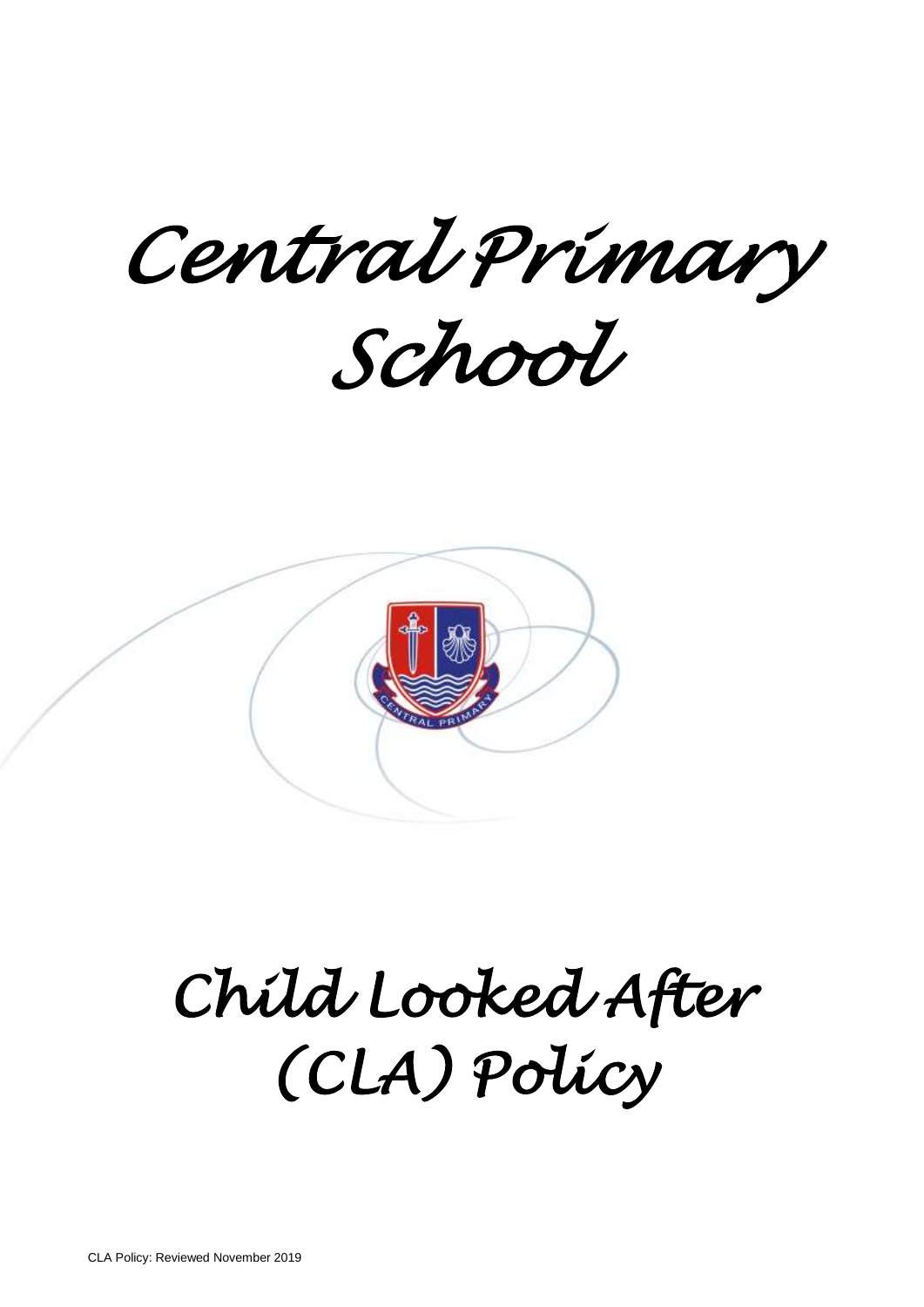# **Model School Policy for the Education of Children Looked After by Hertfordshire and Children Previously Looked After**



# **Policy Objective:**

To promote the educational achievement and welfare of Children Looked After (CLA) and Children Previously Looked After (Post-CLA) on the roll of this school

# **Name of the Designated Teacher for CLA and Post CLA**

…Ms Mona Paalanen – Acting Head Teacher……………………..

# **Name of the Designated School Governor for CLA and Post CLA**

…Ms Clare Murphy ……………………………………..

At Central Primary School we will ensure that children looked after (CLA) and children previously looked after (PLA) have access to excellent educational provision and are prioritised for additional support through school-based interventions to achieve as well as possible, in accordance with the '*DfE Designated teacher for looked-after and previously looked-after children Statutory guidance for local-authority-maintained schools carrying out duties for looked-after and previously looked-after children. 28th February 2018.*

We recognise that our school plays a vital role in providing a stable base for CLA and in promoting their academic, social and emotional development. We promote whole school staff training in their specific needs, so that all adults at this school are sensitive to the barriers to learning that CLA experience and feel able to support the children discretely and confidentially, as needs arise. We understand the need to work in a 'relationshipbased' way so that children looked after and previously looked after feel valued and a part of our school community.

Our aim is to champion the needs of CLA to ensure they make rapid educational and social progress during their period in care on the roll of this school.

#### **Equality and Diversity statement**

This policy is intended to be helpful for improvement in the education available for all learners but has a focus on children looked after who, statistically, experience disadvantage in education. The criteria are clear that the expectation is that all learners receive a high-quality, ambitious education; that providers are inclusive of all learners; and that all providers must be meeting their statutory duties, including those under the Equality Act 2010 and all protected characteristics therein.

An inclusive learning environment in which everybody is respected is conducive to a happy and healthy learning environment.

The Virtual School Attachment Aware and Trauma Informed Toolkit training will support a greater understanding of diversity and equality and is relevant to many children particularly those returning to school in September 2020.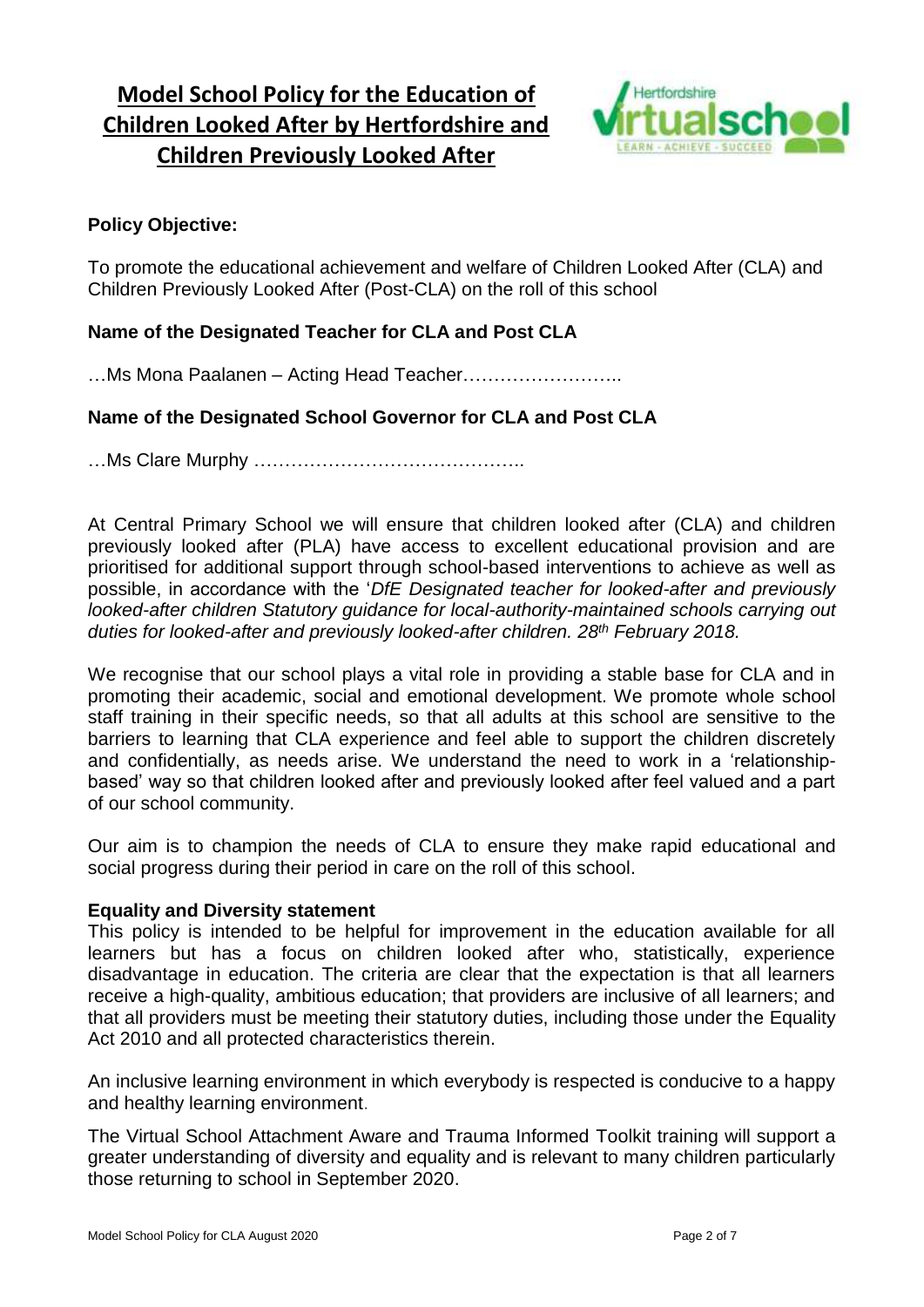#### **Coronavirus response:**

We have reviewed the Virtual School Recovery Curriculum presentation and delivered the Attachment Aware and Trauma Informed Toolkit training to all school staff and will develop a school response based on the principles promoted in both. We have also prepared an action plan to ensure that the whole school takes a holistic approach to well-being. This will help to create an ethos where all of those working within the school feel confident in reporting and evidencing issues relating to equality and diversity. Promoting an inclusive environment is key to the well-being of all pupils as is a commitment to deepening pupils' understanding of "democracy, individual liberty, the rule of law and mutual respect and tolerance" (Ofsted 2019).

# **Our Aims for CLA:**

- to provide a safe and secure environment where educational progress and stability is always central to the planning and all adults understand the specific needs of CLA and PLA
- to narrow the gap between the attainment of CLA and PLA and their peers, ensuring **accelerated** and **rapid** progress
- that they benefit from school-based interventions, even if they do not meet the criteria for that intervention *(DfE Designated teacher for looked-after and previously lookedafter children Statutory guidance for local-authority-maintained schools carrying out*  duties for looked-after and previously looked-after children. 28th February 2018) and to use the allocated Pupil Premium *Plus* (PP+) to ensure effective impact
- for all CLA to have at least termly Personal Education Planning (ePEP) meetings each academic year and for the joint planning and quality first teaching to have measurable impact on each child's learning on a daily basis *(DfE Designated teacher for lookedafter and previously looked-after children Statutory guidance for local-authoritymaintained schools carrying out duties for looked-after and previously looked-after children. 28th February 2018)*
- for all adults to provide sensitive, child-led support, adopting a relationship-based approach and with at least one key adult with whom the child or young person has a trusted relationship and who will act as an advocate for them and take a special interest in their progress in all school activities
- that school systems facilitate discrete support, that includes a strong relationship between school staff, carers and children looked after on roll
- CLA will be advantaged within school policies and procedures, with their needs explicitly considered and provided for *(DfE Designated teacher for looked-after and previously looked-after children Statutory guidance for local-authority-maintained schools carrying out duties for looked-after and previously looked-after children. 28th February 2018)*
- our Behaviour and Relationships Policy maintains clear boundaries and expectations about behaviour but we understand that not all behaviour is a matter of choice. We will not enforce sanctions that shame and ostracise children looked after from their peers, school, community or family. In this school we seek to create an inclusive and positive school ethos for every pupil
- CLA and PLA and their families will feel part of the school community; they will be actively welcomed, involved and engaged into this school community *(DfE Designated teacher for looked-after and previously looked-after children Statutory guidance for local-authority-maintained schools carrying out duties for looked-after and previously looked-after children. 28th February 2018).*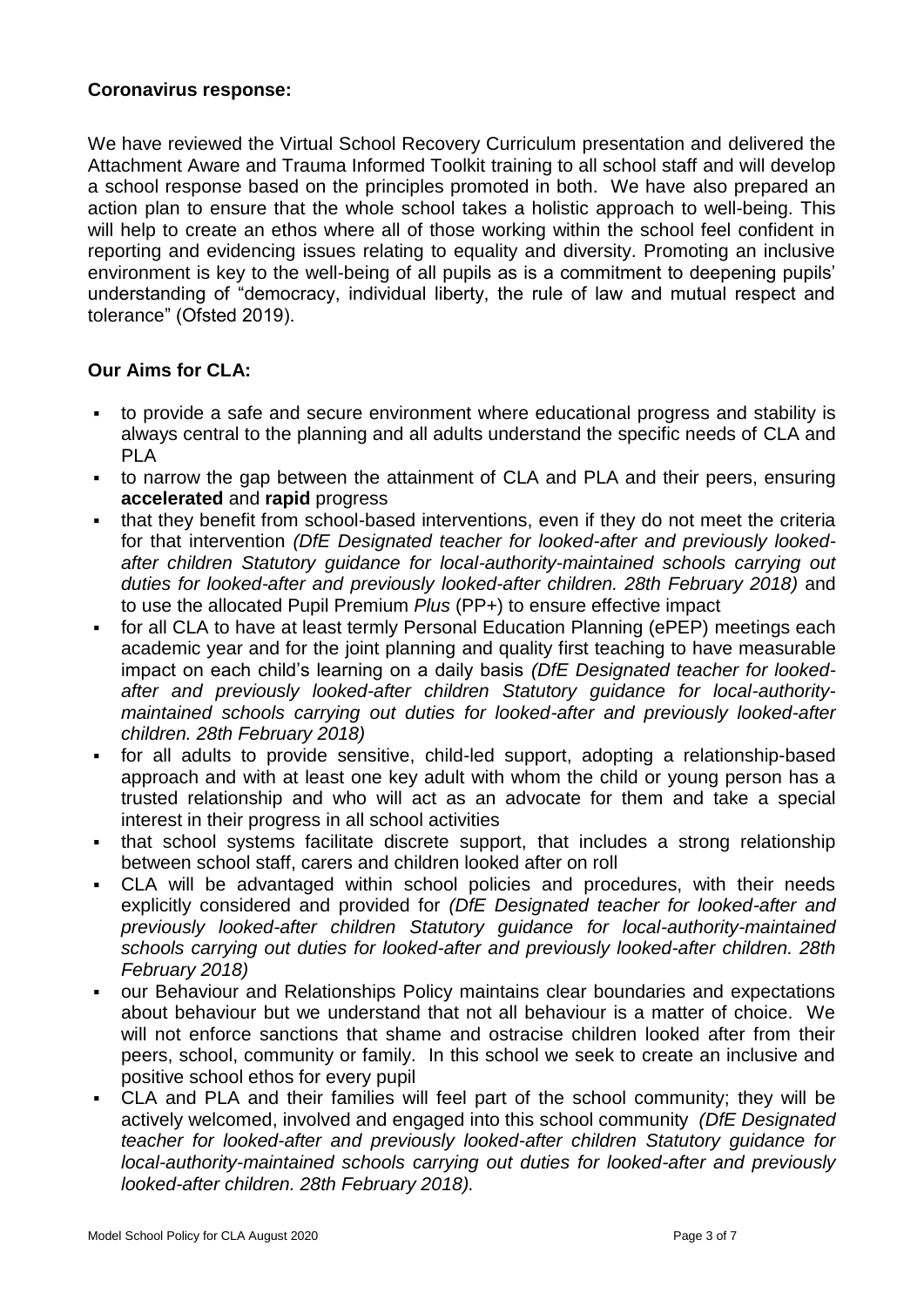# **Educational Planning for Children Looked After**

# **Personal Education Plans (ePEP) and CLA Self Evaluation Forms (CLASEF):**

The school will ensure that every CLA on roll has a Personal Education Planning (ePEP) meeting that is reviewed termly, within the statutory care planning framework, and in collaboration with the social worker, carer and other relevant professionals. In any one school year there will be at least 3 PEP meetings for each CLA. The school will complete all sections of the CLASEF to share our plan for improvement and development in school for disadvantaged children and also to inform the Hertfordshire Virtual School of the school's policy and practice, to account for the efficient and effective spend of the PP+ funding and to inform the school Governing Body as the annual report.

#### **Roles and Responsibilities:**

**The Headteacher and Governing Body** are committed to promoting improved educational life chances for CLA and PLA. They will ensure that the Designated Teacher for Children Looked After has qualified teacher status, appropriate seniority in the leadership team and time and experience to fulfil this statutory role and have at least 2 days per year training to remain fully informed. They will monitor the role of the Designated Teacher to ensure that all CLA and PLA make accelerated and rapid progress and that the whole school staff receive appropriate training.

**The Designated Teacher for Children Looked After and Children Previously Looked After** in 2020-2021 (academic year) is Mona Paalanen. She is a qualified teacher, and will promote improved educational life chances for CLA and PLA by:

- ensuring that the CLA or PLA has access to quality first teaching
- tracking the progress of CLA and PLA across the curriculum using data, teacher reports and book looks
- ensuring that the PP+ is used effectively and efficiently
- performing a coordinating role with school staff and outside agencies
- ensuring effective communication with the school's assigned Education Adviser from the Virtual School
- developing expertise in the field of CLA, including attachment theory and traumainformed practice
- delivering the Virtual School training: 'An introduction to Attachment Aware and Trauma-Informed Practice' to the whole school
- providing and attending training and offering advice to the whole school staff
- promoting a school culture which is supportive, relationship-based and has high expectations for CLA and PLA
- regularly reporting to the Head and Governing Body on the attainment of CLA and PLA and school resource and staff training needs for working with this group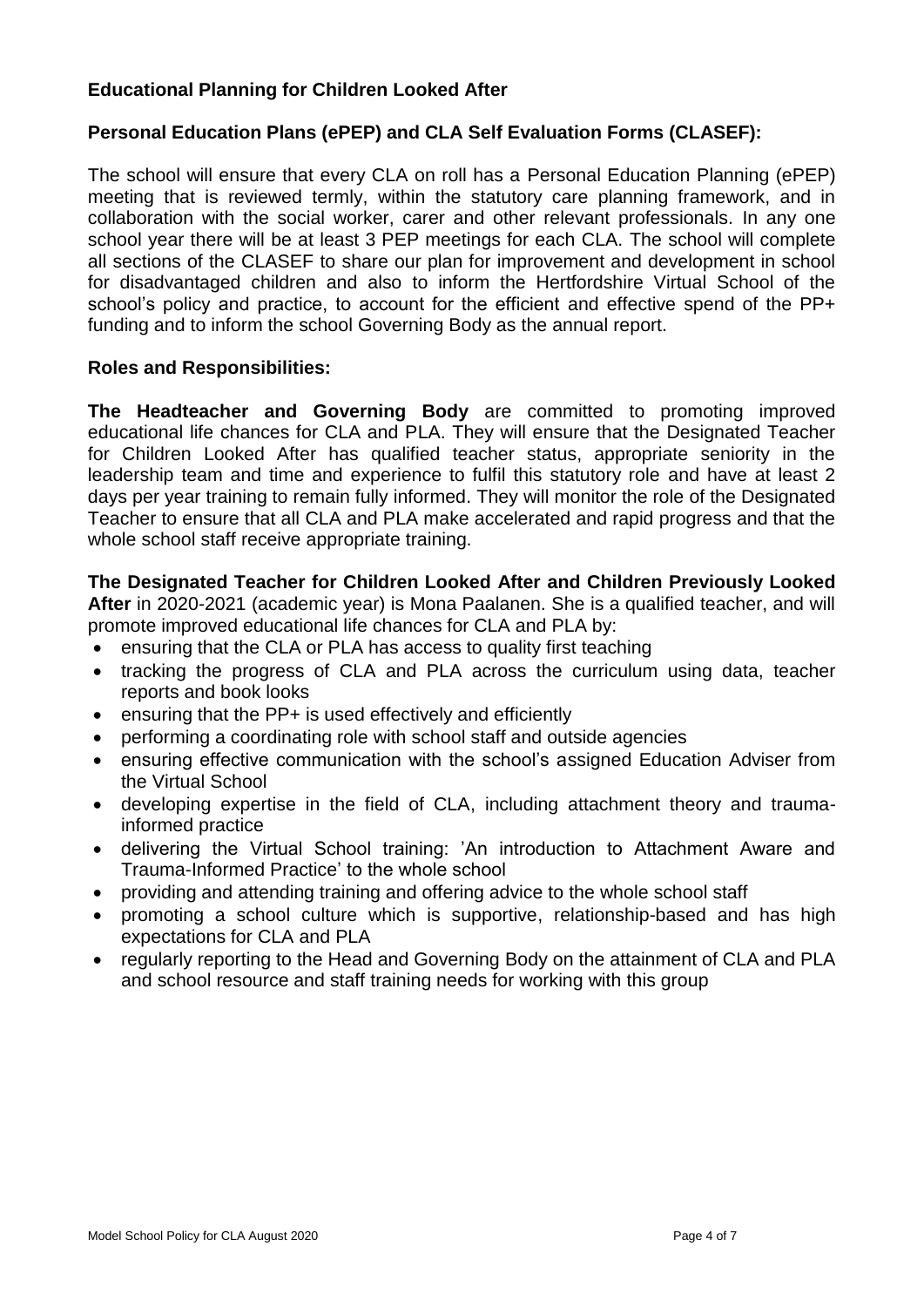- prioritising CLA for school-based additional support, even when the young person does not meet the criteria *(DfE Designated teacher for looked-after and previously looked-after children Statutory guidance for local-authority-maintained schools carrying out duties for looked-after and previously looked-after children. 28th February 2018)*
- ensuring that CLA and PLA are not overlooked for positions of student responsibility within the school because of their care status
- completing the annual Strength and Difficulties Questionnaire (SDQ) of each CLA as requested, to inform their annual CLA health review.

**All staff** will promote improved educational life chances for CLA and PLA by:

- reading this 'school policy' for CLA
- attending relevant training, including the Virtual School toolkit training on 'Attachment' Aware and Trauma-Informed Practice' (to be found on the Virtual School website: [www.hertfordshire.gov.uk/virtualschool\)](http://www.hertfordshire.gov.uk/virtualschool)
- providing accurate information and data when asked by the Designated Teacher
- referring to the Designated Teacher for advice
- playing their part in creating an attachment and trauma–informed 'CLA-friendly' culture and securing rapid progress for CLA by ensuring that they benefit from any additional school-based support available

#### **Attendance:**

**School attendance procedures** reflect the specific needs of CLA and PLA to ensure good school attendance. Where there is a concern about attendance or punctuality the school will contact the carer, social worker and other professionals including the Virtual School, as an early intervention, as outlined in our attendance policy.

# **Admissions/ Transitions:**

#### **School procedures to support CLA during admission and transition include:**

- prioritising CLA and PLA at the point of admission
- the swift transfer of information between schools that may include school visits and at times of transition, teaching at the previous school
- early identification of staff mentor and peer buddy
- additional support and planning for CLA and PLA at times of transition
- structured activities to 'say goodbye', in recognition of the impact of broken attachments and loss

# **Additional Educational Needs:**

# **All staff will work creatively to secure accelerated and rapid progress for CLA and PLA with additional educational needs by:**

- having high expectations
- ensuring that they are prioritised for additional school-based support, even if they do not meet the criteria *(in line with the DfE Designated teacher for looked-after and previously looked-after children Statutory guidance for local-authority-maintained schools carrying out duties for looked-after and previously looked-after children. 28th February 2018)*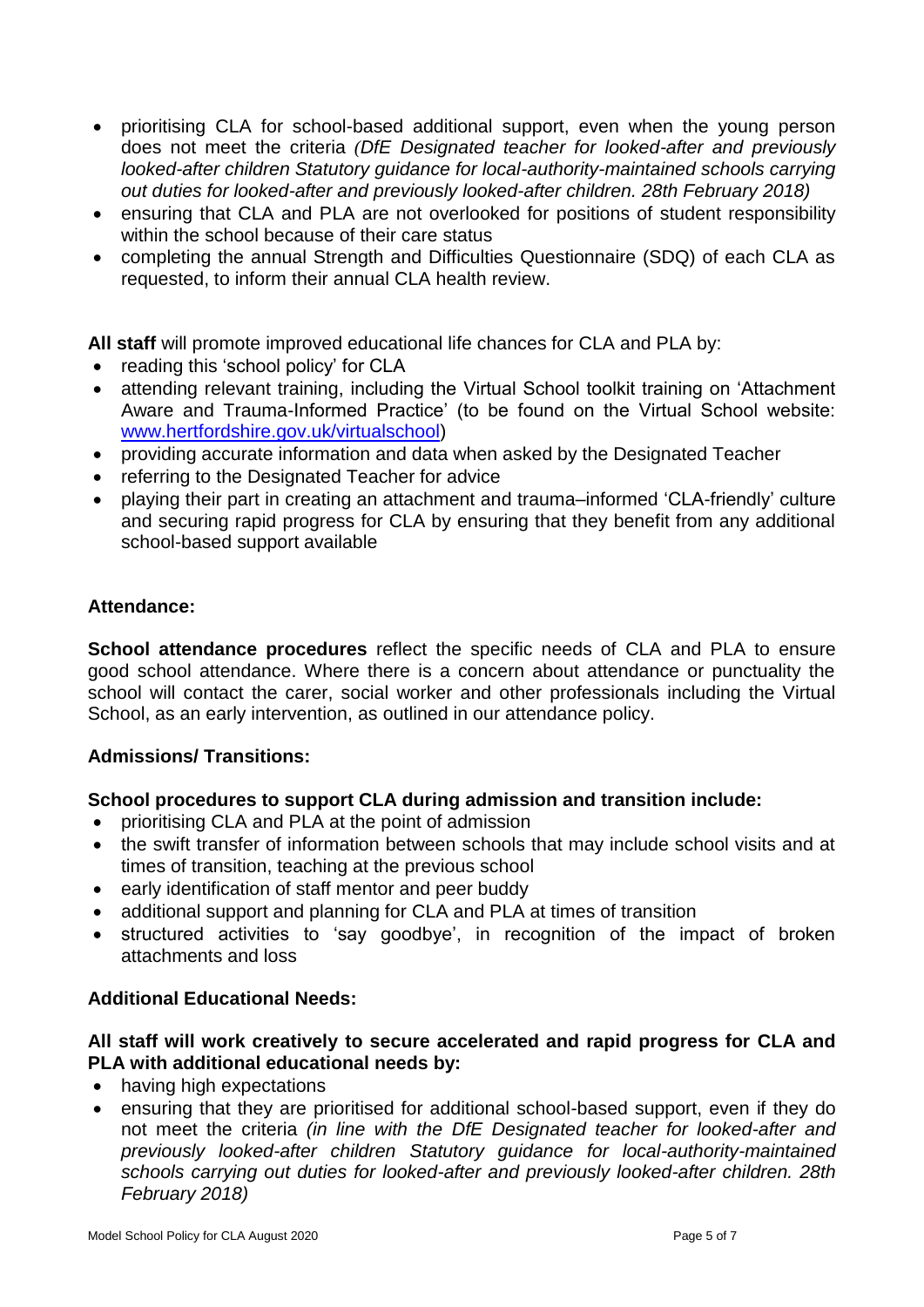- ensuring that planning is coordinated, appropriate interventions identified and teaching to the plan is systematic; ensuring that any work undertaken by non-teaching staff has teacher over-sight *(in line with the Lamb Report, Dec '09)*
- ensuring that progress is regularly monitored and reviewed, against the targets set as agreed in the termly Virtual School visit, ePEP and CLASEF

# **Special Educational Needs & Disabilities:**

#### **All staff will work creatively to secure accelerated and rapid progress for CLA who have special educational needs & disabilities by:**

- having high expectation of progress each academic year *(in line with the expectation set out in the ePEP and CLA-SEF)*
- ensuring that they are accessing school-based targeted support which is 'additional to and different from' the universal and additional needs provision *(in line with the SEND Code of Practice)*
- ensuring that all plans are coordinated, appropriate interventions identified, and teaching to the plan is systematic
- ensuring that progress is regularly monitored and reviewed, in line with the SEND Code of Practice
- ensuring that any work undertaken by non-teaching staff has teacher over-sight
- that with the school SENCO the EHCP review is held in a timely way with all relevant professionals invited and their views obtained.

#### **Safeguarding:**

**School staff will be vigilant for any safeguarding issues which can impact particularly on CLA by:** familiarising themselves with the '*School Policy Guidance for Children in Care'* and following the school's child protection policy and the '*DfE: Keeping Children Safe in Education' (All staff) June 2019*, if there are any safeguarding concerns. <https://www.gov.uk/government/publications/keeping-children-safe-in-education--2>

#### **Alternative Provision:**

#### **We will make every effort to ensure that any arrangements for provision alternative to daily attendance at school will be:**

- a plan that will retain the CLA on the roll of the school or clarify in writing which educational establishment will be responsible for essential reporting and accountable for the PP+
- an agreed part of the overall ePEP for the student
- full time (25 hours) or contribute to full time attendance and be of high quality
- meet the educational needs of the CLA or PLA
- will provide the opportunity to make rapid progress in the course of study provided by the setting
- will be monitored regularly and that ePEPs will include the school and the alternative provider